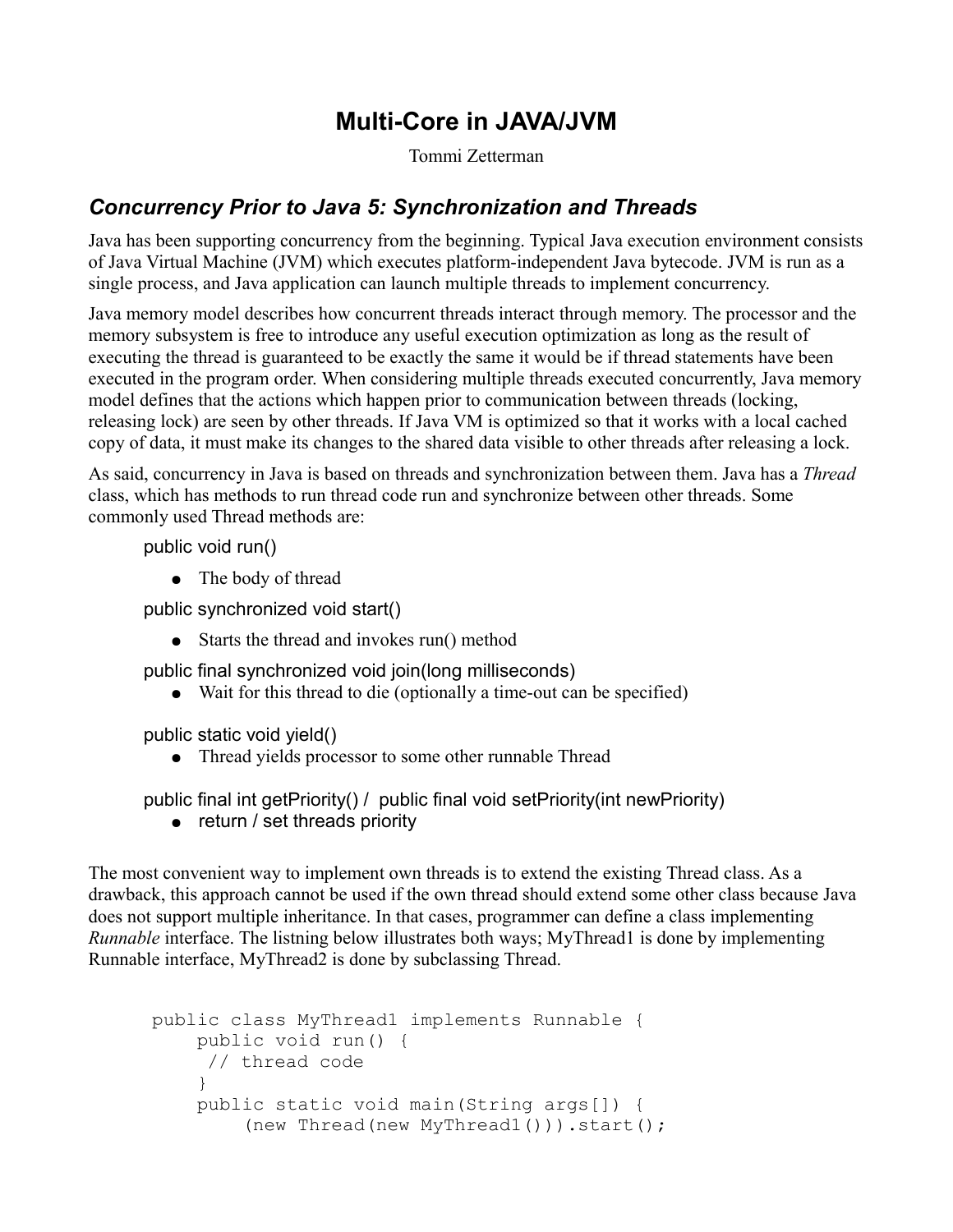```
} 
} 
public class MyThread2 extends Thread { 
public void run() { 
        //thread code 
    } 
    public static void main(String args[]) { 
         (new MyThread2()).start(); 
    } 
}
```
Before version 5, Java provides two ways for synchronization between threads, *synchronized methods* and *synchronized statements*. If class has synchronized methods, it means that only a one thread at a time can run a synchronous method for object instantiated from the class, other threads must wait until the first thread is done. When a synchronous method is exited, the changes made by the first thread to the object state become visible to other threads (happens before -relationship). When a thread enters to the synchronous methods, it acquires an implicit mutex, which is released when the thread exists the synchronous method. The implicit mutex is owned by the thread, which allows synchronous method to be called recursively. For example, synchronous methods can be used to implement concurrent counter:

```
public class SynchronizedCounter {
   public synchronized void update(int x) {
    count += x; }
   public synchronized void reset {
    count = 0; } 
}
```
*Synchronized statements* can be used when a finer grained synchronization. As critical section in synchronous statements can be any code block in method, they allow critical sections to be smaller. Explicit definition of used lock object allows two noninteracting synchronous statements of the same object to be executed concurrently. The use of synchronous statements and methods may hurt performance even when there's no collisions. This happens when exiting a synchronous statement causes possible cached copies where threads make their data to be flushed.

The example how to use synchronous statements is shown in the following code block.

```
public class MsLunch { 
  private long c1 = 0;
  private long c2 = 0;
  private Object lock1 = new Object();
  private Object lock2 = new Object();
   public void inc1() { 
     synchronized(lock1) { c1++; }
   }
```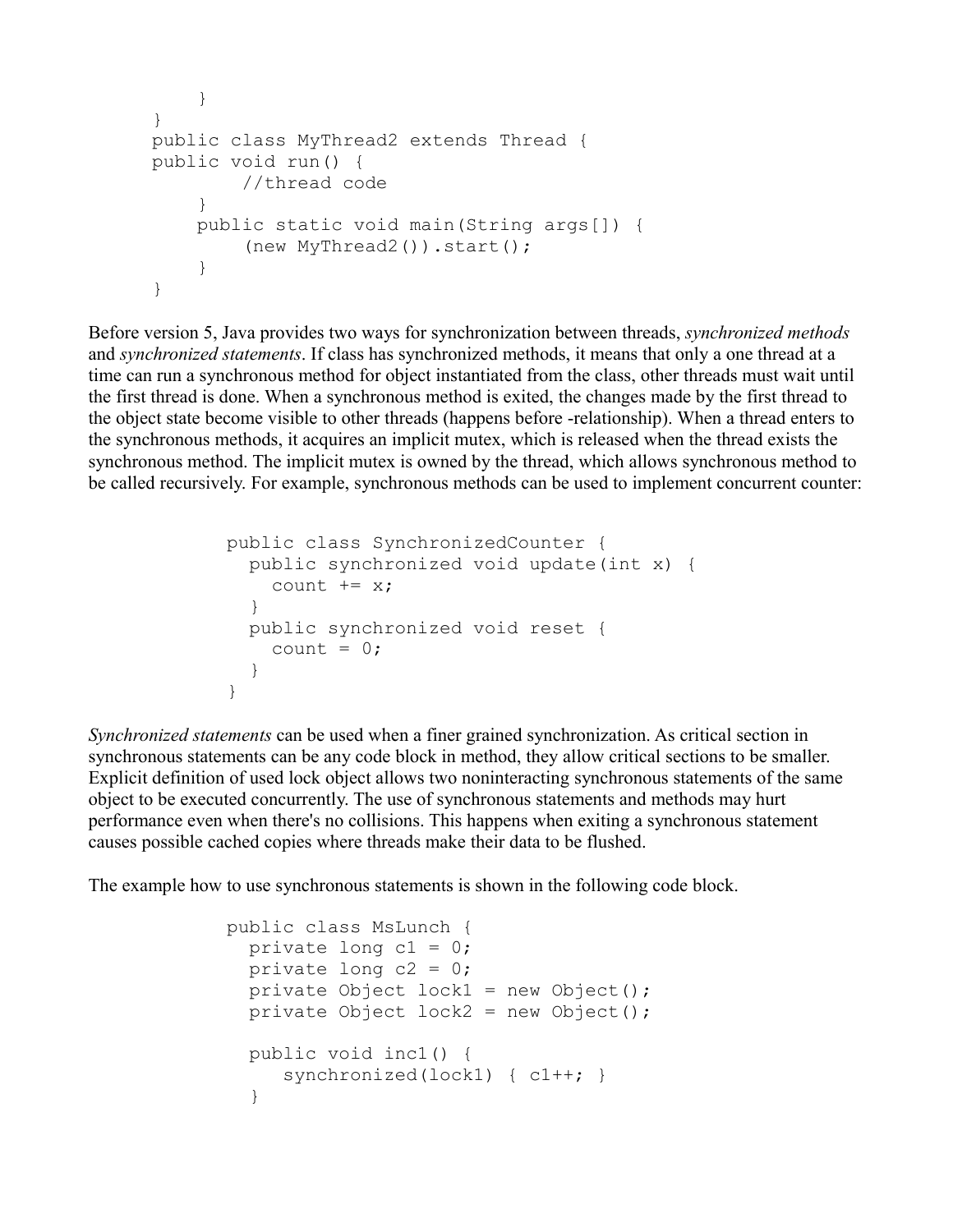```
 public void inc2() { 
  synchronized(lock2) { c2++; }
  } 
}
```
# **Java 5**

Java 5 was released in 2006 . It improves the concurrent programming by providing constructs for finer-grained synchronization, more precise and low level synchronization control and performance increase. In addition, it introduced some concurrent containers for easy use. Concurrency support introduced in version 5 was clearly targeted to parallel execution enabled by multi-core CPUs by allowing better performance and more detailed synchronization control.

This chapter introduces the contents of the tree added concurrency support packages

- *java.util.concurrent* defines utility classes commonly use in concurrent programming
- *java.util.concurrent.atomic* defines a small toolkit of classes which support a lock-free threadsafe programming on single variables.
- *java.util.concurrent.locks* defines interfaces and classes for locking and waiting for certain condition. This package allows a creation of own synchronization frameworks different than built-in locking and monitors.

### **Atomic Objects**

Package java.util.concurrent.atomic introduces atomic variables which can be mutated by exploiting CAS (compare-and-swap) -like instruction available in most modern CPU architectures. When an atomic object is accessed, the operation either happens completely, or not at all. No side effects are visible until the operation is completed. These constructs can be used for example to build lock-free data structures. Package contains single-variable classes, like *AtomicBoolean*, *AtomicInteger*, *AtomicReference* and *AtomicLong*. Example some methods *AtomicInteger* provides are:

int addAndGet(int delta)

● Atomically add given value to current value

boolean compareAndSet(int expect, int update)

● Atomically set the value to update if old value equals to expect

int incrementAndGet()

• Atomically ingrement current value by one

int decrementAndGet()

• Atomically decrement current value by one

For example the following *Sequencer* provides a sequence of number to the concurrent threads: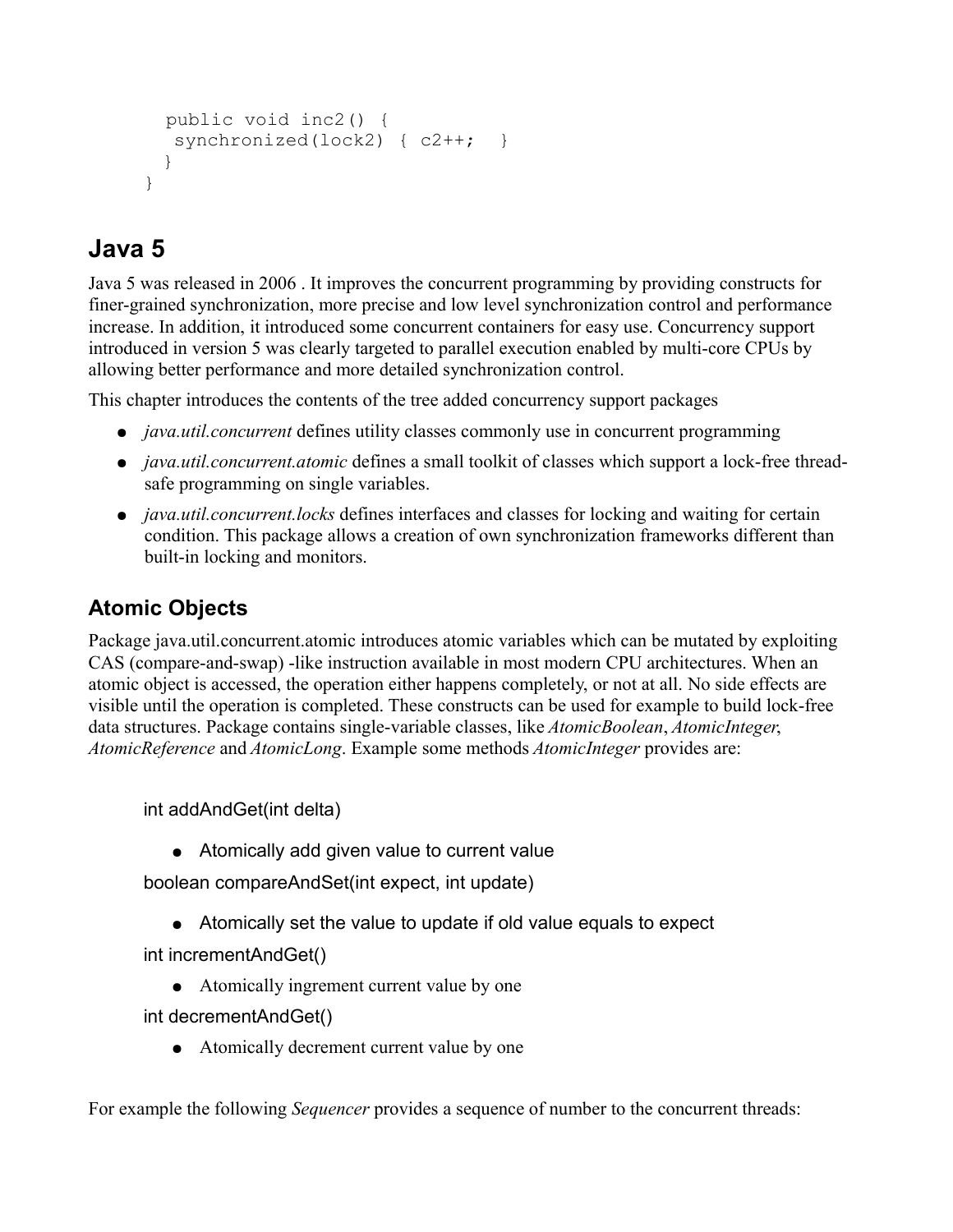```
class Sequencer { 
     private AtomicLong sequenceNumber = new AtomicLong(0);
     public long next() { 
          return sequenceNumber.getAndIncrement(); 
     } 
}
```
### **Lock Objects**

Package java.util.concurrent.locks can be used to build own synchronization mechanism instead of using build-in synchronous methods or synchronous statements. It allows programmer a greater flexibility in the use of locks. It defines three interfaces:

• *Condition* defines methods allowing thread to wait until it is signaled. When a tread starts waiting, it frees locks atomically and signals other thread(s) to wake up. This allows to create a wait/notify mechanism which may be useful for example in concurrent FIFO. And an example, implementation of put():

```
final Lock lock = new ReentrantLock();
final Condition notFull = lock.newCondition();
final Condition notEmpty = lock.newCondition();
public void put(Object x) throws InterruptedException {
    lock.lock();
    try {
      while (count == items.length) 
      notFull.await();
     items[putptr] = x;if (++putptr == items.length) putptr = 0;
      ++count;
      notEmpty.signal();
    } finally {
      lock.unlock();
    }
  }
```
- *ReadWriteLock* interface defines locks that may be shared among multiple readers, but are exclusive to writers. ReadWriteLock maintains a pair of locks, one for read-only operations and one for writing. The read-only lock can be acquired simultaneously by multiple threads, while the write lock is exclusive. It allows a higher level of concurrency by allowing multiple concurrent reader threads to simultaneously gain a read-only access to the shared data.
- *Lock* provides more extensive locking than synchronized methods or synchronized statements. It allows the locking and unlocking to be made in different scopes, locking and releasing of multiple locks in the desired order, attempting if a lock can be acquired (trylock) and interruptable and timed locks. While providing greater flexibility to the programmer, using *Lock* objects also requires greater responsibility. Locks are not released automatically like in block structure -based automatic locking used with synchronous methods and synchronous statements, but the programmer has to take care of it. The following idiom is suggested to be used with *Lock* objects to ensure that lock is released: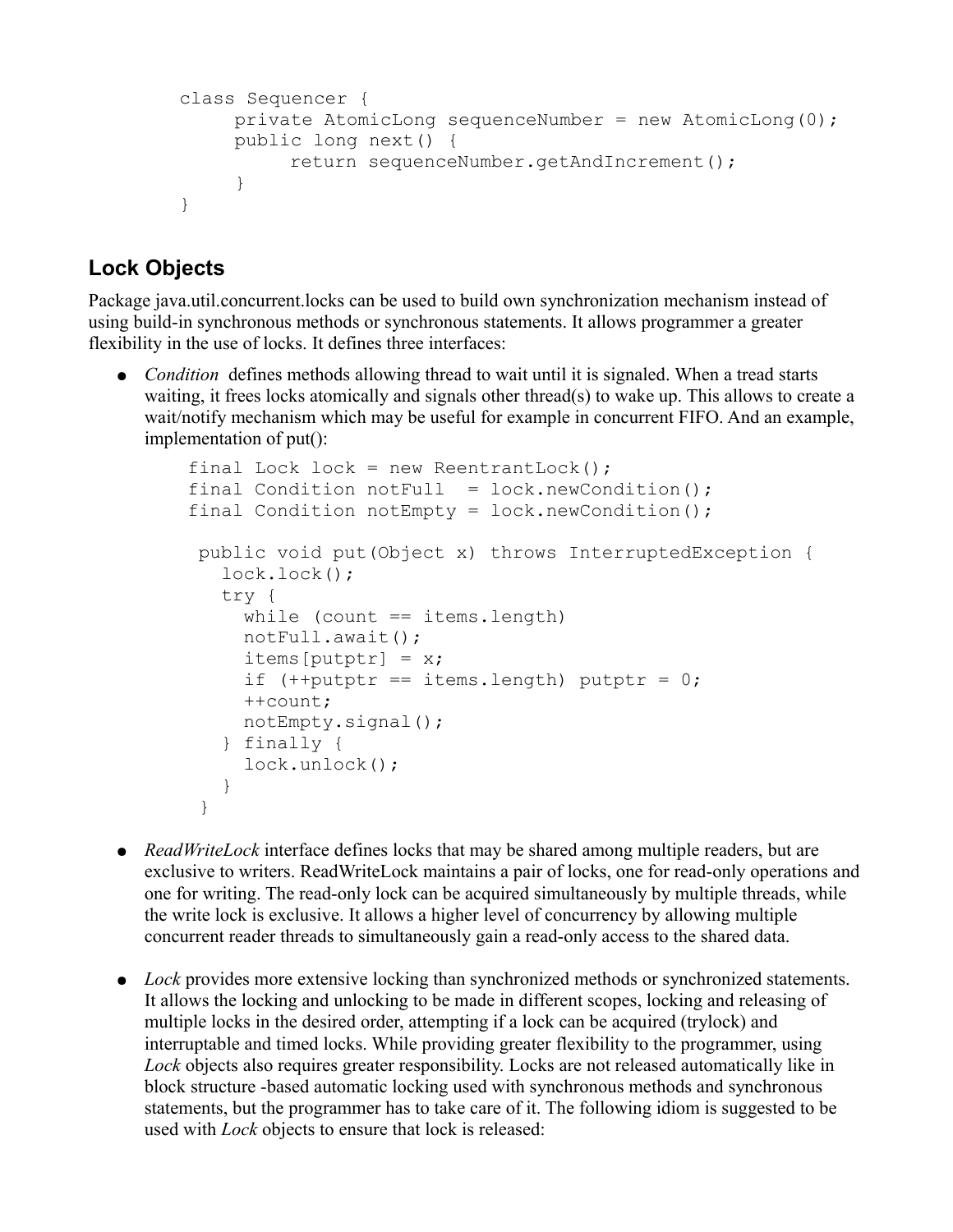```
Lock l = \ldots; l.lock();
 try {
     // access the resource protected by this lock
 } finally {
     l.unlock();
 }
```
### **Executor Framework**

Package java.util.concurrent defines the executor framework which allows programmer to create his own thread management and scheduling scheme. Executor separates task execution and submission, and provides hooks for thread life-cycle monitoring (e.g. statistics gathering) and control. The main interfaces are:

- *Callable* < *V* > interface is similar to Runnable except it has a call() method to be able to return a value
- *Future*  $\leq V$  represents the result of asynchronous computation. There are methods to check if computation is completed, wait for it to be finished, get the results of computation, and cancel the computation.
- *Executor* is an interface for object to execute submitted tasks. This interface decouples the task submission from the task execution, and it is used instead of creating threads explicitly. For example, in the following code the DirectExecutor executes tasks in serial, and ThreadPerTaskExecutor executes every task in separate thread. Task submission is done similarly in both cases.

```
class DirectExecutor implements Executor 
{ 
     public void execute(Runnable r) { 
         r.run(); 
     } 
} 
class ThreadPerTaskExecutor implements Executor { 
     public void execute(Runnable r) { 
               new Thread(r).start();
      } 
}
```
- *ExecutorService* is an Executor that provides methods to manage the termination (shut down), task tracking and returning the *Future* of task which can be used to cancel execution, wait for completion, track the progress of the task.
- *ScheduledExecutorService* is an ExecutorService which allows to schedule commands to be run after a delay, or to be executed periodically. For example, BeeperControl illustrates the use of ScheduledExecutorService. It creates two Runnable tasks, the first one which writes "beep" periodically with a 10 seconds period, and the second one which cancels the first one after an hour.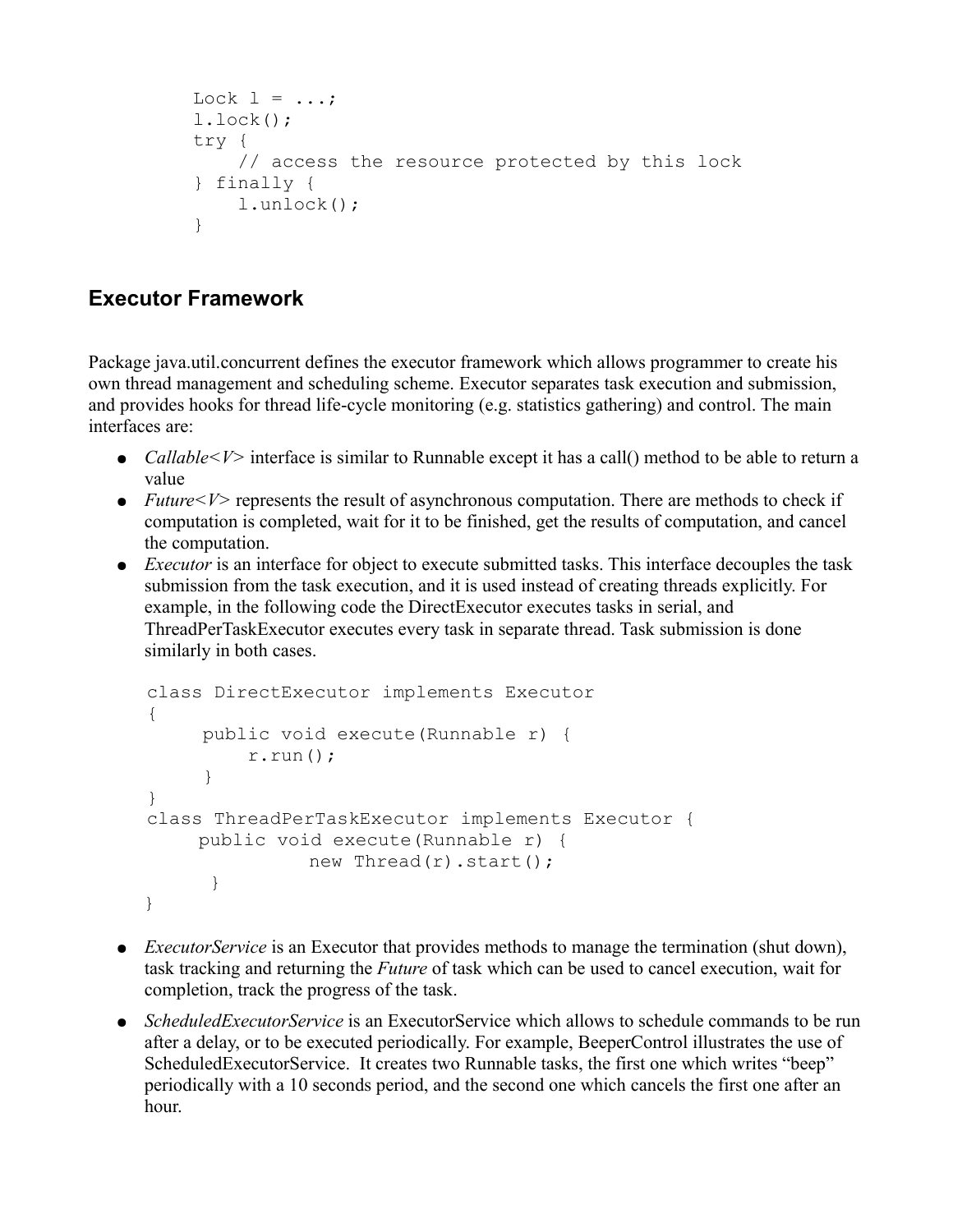```
class BeeperControl { 
  private final ScheduledExecutorService scheduler = 
     Executors.newScheduledThreadPool(1); 
  public void beepForAnHour() { 
    final Runnable beeper = new Runnable() {
     public void run() { System.out.println("beep"); } 
    }; 
    final ScheduledFuture<?> beeperHandle = 
      scheduler.scheduleAtFixedRate(beeper, 10, 10, SECONDS);
      scheduler.schedule(new Runnable() { 
         public void run() { beeperHandle.cancel(true); } 
            }, 60 * 60, SECONDS);} 
}
```
Another example of ExecutorService is the *ThreadPoolExecutor*. It is an ExecutorService which executes submitted task by using one of the pooled threads, as depicted in the following figure. It allows the re-use of threads to execute several tasks, which increases the performance especially when there is a large number of small asynchronous tasks to be performed. When the thread already exists and is started, the cost related to the invocation of a new thread is saved. Job queue is used transfer and hold submitted tasks. Any BlockingQueue can be used as a job queue.

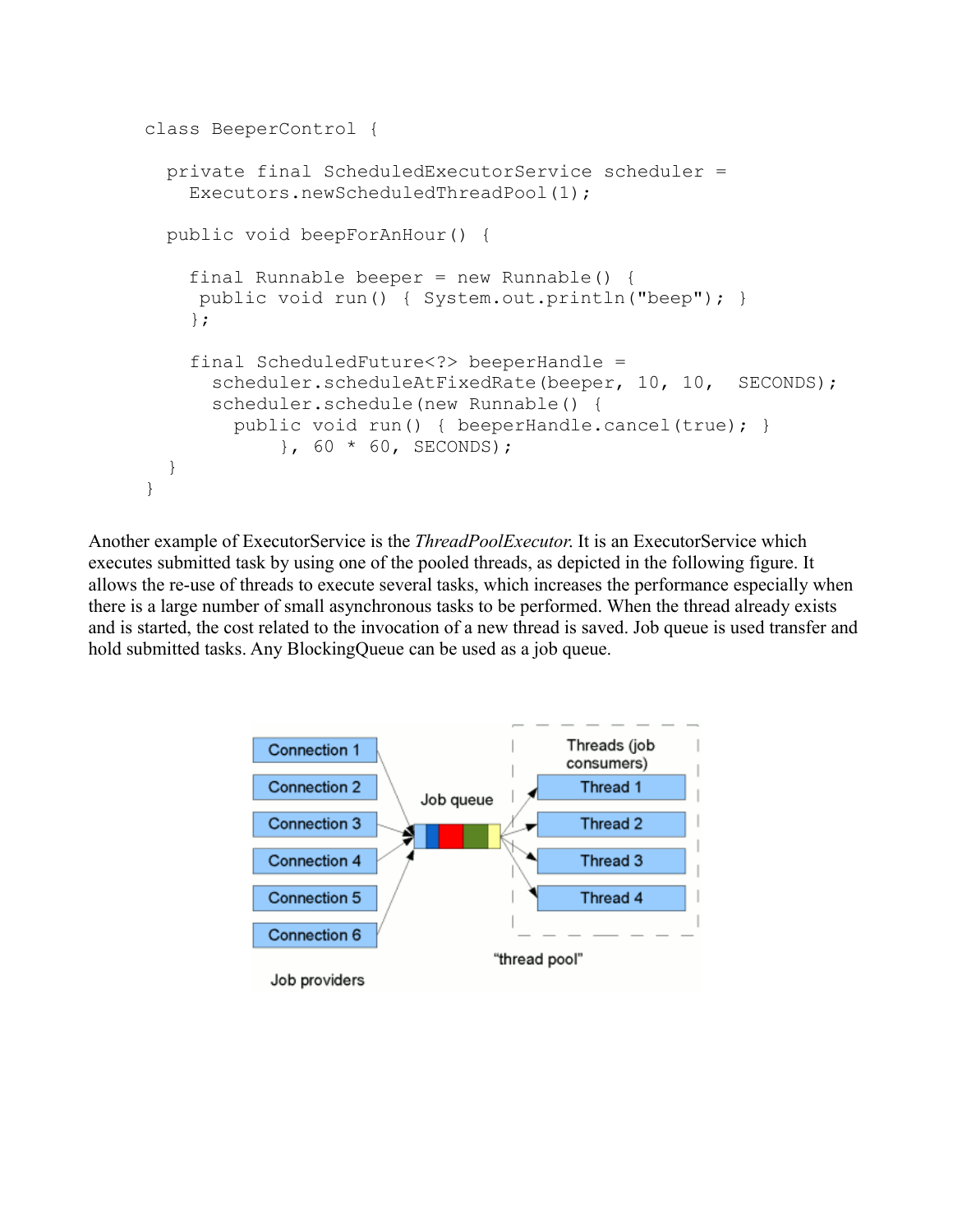### **Queues**

Package java.util.concurrent defines several queues meant for thread-safe use.

- *BlockingQueue<E>* interface defines a thread-safe queue. It is mainly meant for producerconsumer queues, but supports also the Collection interface (although adding and removing arbitrary elements is usually not efficient). BlockingQueue also supports operations to wait queue to become nonempty when retrieving an element, and wait for space to become available in queue when storing an element. Classes implementing BlockingQueue are *LinkedBlockingQueue* which is unbounded and based on linked nodes, *ArrayBlockingQueue* which is based on array to store elements and which capacity cannot be increased after created, *SynchronousBlockedQueue* which capacity is 1 and every put must wait for a take (and vice versa), *PriorityBlockingQueue* which stores the elements in some order, and *DelayedQueue* which allows elements to be taken out only after its specific delay has expired.
- *ConcurrentLinkedQueue<E>* interface defines an unbound, non-blocking thread-safe queue based on linked nodes.

### **Synchronizers**

Package java.util.concurrent defines four synchronization constructs

- *Semaphore* is a counting semaphore, allowing a restricted number of threads to access a shared resource. Each *acquire* decrements permit and blocks if necessary until the resource is available. Each *release* increments permit.
- *CountDownLatch* allows to wait until a set of operations is completed. It is initialized to a given value, and the *countDown()* method decrements it atomically. The a*wait()* method blocks until CountDownLatch reaches zero.
- *CyclicBarrier* allows to create a barrier for a set of treads. Threads have to wait each others to reach a common barrier point before continuing. "Cyclic" means that barrier can be reused after waiting threads are released.
- *Exchanger* allows to create a synchronization point for two threads to exchange objects.

### **Concurrent Collections**

Package java.util.concurrent defines thread-safe collections to be used by multiple threads.

- *ConcurrentyHashMap* is a hash table which supports full concurrency for retrievals (get) and adjustable concurrency for updates (put, remove). Parameter *concurrency level* can be used to adjust the performance of concurrency updates versus the size of hash table. A too big concurrency level increases the size and decreases the performance, while a too small concurrency level causes contention for updates. A good first guess for a concurrency level is the number of simultaneously writing threads.
- *CopyOnWriteArrayList* is a thread-safe ArrayList where all mutable operations are implemented by making a fresh copy of the array. While this can make the mutation very costly, the benefit is that there is no need to synchronize readers. This collection may be a good choice when read operations (e.g. traversal) vastly outnumber mutations.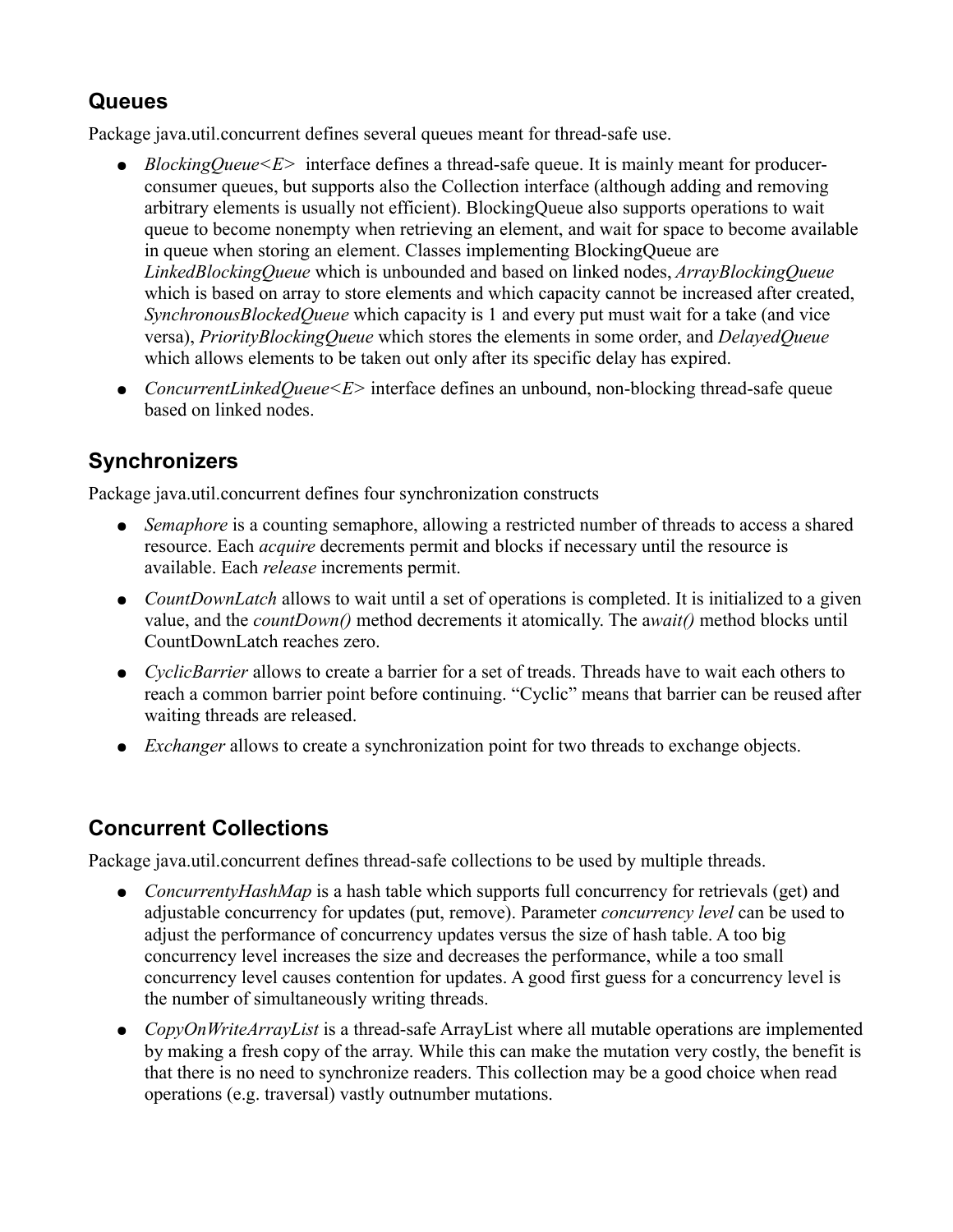● *CopyOnWriteArraySet* is a Set implemented similarly to CopyOnWriteArrayList (all mutable operations make a fresh copy).

### *Concurrency in Java 7*

Since the introduction of Java 5, the number of cores in multicore processors has increased. The hardware trend is that in future the number of cores will continue to increase, so finer grained and more scalable parallelism is needed to keep all processor cores busy. To supports this trend, Java 7 introduces to things: *fork-join framework* to exploit divide-and-conquer parallelism, and *ParallelArray* containing high-level parallel collections.

### **Fork-Join Framework**

Fork-joint framework is targeted for divide-and-conquer style algorithms that break up the work recursively until it is small enough to be computed sequentially. The following pseudocode illustrates the approach. The INVOKE-IN-PARALLE -step waits for the both halves to be complete. For example, merge sort and binary search are algorithms easily exploiting fork-join parallelism.

```
// PSEUDOCODE 
Result solve(Problem problem) { 
    if (problem.size < SEQUENTIAL_THRESHOLD)
        return solveSequentially(problem); 
    else { 
        Result left, right; 
        INVOKE-IN-PARALLEL { 
             left = solve(extractLeftHalf(problem)); 
            right = solve(extractRightHalf(problem));
        } 
        return combine(left, right); 
    } 
}
```
Fork-join parallelism support in Java 7 is implemented in package java-util.concurrent.forkjoin. It defines a *ForkJoinTask* which is a light-weight thread. For example, I/O and blocking synchronization for ForkJoinTasks are not allowed, and the task should be independent of other ForkJoinTasks. *ForkJoinPool* hosts a *ForkJointExecutor* which is optimized to execute ForkJointasks.

To balance the computation load between threads, the worker threads use *work-stealing*. Each worker thread has it owns working queue which is implemented by using a double-ended queue (dequeue). When a thread forks a new ForkJoinTask, it is pushed into the head of threads dequeue. When the thread executes a join operation with another task that has not yet completed, rather than sleeping until the target task is complete, it pops another task off the head of its dequeue and executes it (LIFO). In the case when the threads task queue is empty, it tries to steal a task from the tail of another thread's dequeue (FIFO).

Work stealing automatically corrects unequal distribution of work without central coordination. Because the work is stolen from the tail of the queue, the stolen task is usually "big", which tries to minimize the total number of steal events.

As an example, the following MaxSolver illustrates how to use fork-join framework. Because different subproblems of MaxSolver work on disjoint portions of the data, data copying is not needed, and the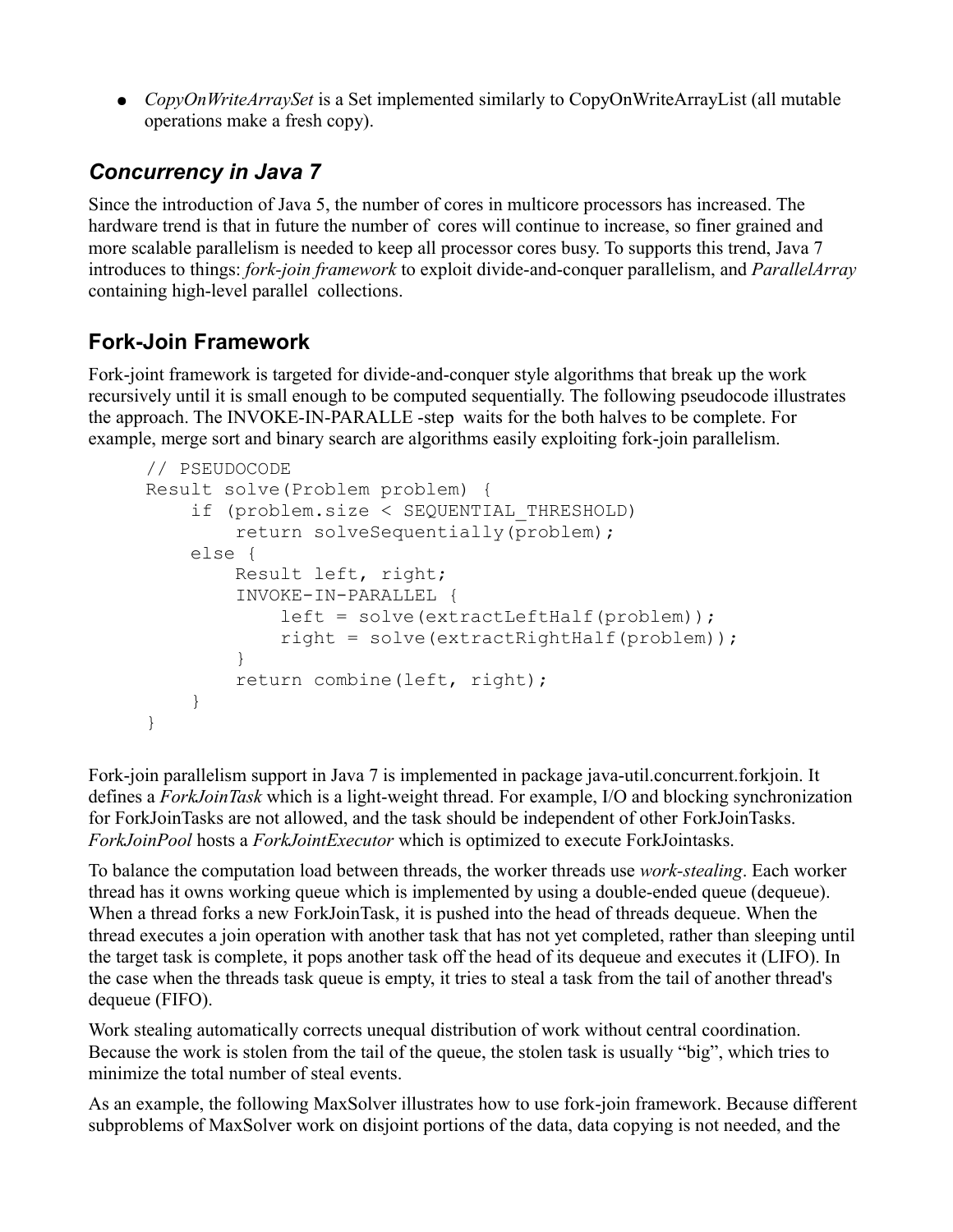implementation is efficient.

```
class MaxSolver extends RecursiveAction {
   private final MaxProblem problem;
     int result;
   protected void compute() {
     if (problem.size < THRESHOLD)
       result = problem.solveSequentially();
     else {
      int m = problem.size / 2;
       MaxSolver left, right;
      left = new MaxSolver(problem.subproblem(0, m)); right = new MaxSolver(problem.subproblem(m,problem.size));
       forkJoin(left, right);
       result = Math.max(left.result, right.result);
     }
   }
}
ForkJoinExecutor pool = new ForkJoinPool (nThreads);
MaxSolver solver = new MaxSolver(problem);
pool.invoke(solver);
```
#### **Performance**

The following table shows the measured performance of select-max for 500k-element array on various systems with various sequential threshold parameters. The performance increase is significant as long as the sequential threshold is somehow reasonable. Code is independent of the execution topology, so the performance gain is portable for different CPUs

| Threshold=                  | <b>500k</b> | <b>50k</b>                       | 5k | 500                 | 50   |
|-----------------------------|-------------|----------------------------------|----|---------------------|------|
| Pentium-4 HT (2 threads)    |             | $1.0$ $1.07$ $1.02$ $0.82$ $0.2$ |    |                     |      |
| Dual-Xeon HT (4 threads)    | 0.88        | 3.02                             |    | 3.2 2.22            | 0.43 |
| 8-way Opteron (8 threads)   | $10^{-1}$   |                                  |    | 5.29 5.73 4.53 2.03 |      |
| 8-core Niagara (32 threads) | 0.98        |                                  |    | 10.46 17.21 15.34   | 6.49 |

### **Parallel Array**

Java 7 specifies aggregate operations on arrays to be automatically executed by using the fork-join decomposition. Parallel arrays increase the abstraction level, because programmer does not need to explicitly write fork-join code. Parallel operations support

• *Filtering* which means selecting the subset of the elements in array. It is possible to use multiple filters.Binary search is supported on sorted parallel arrays.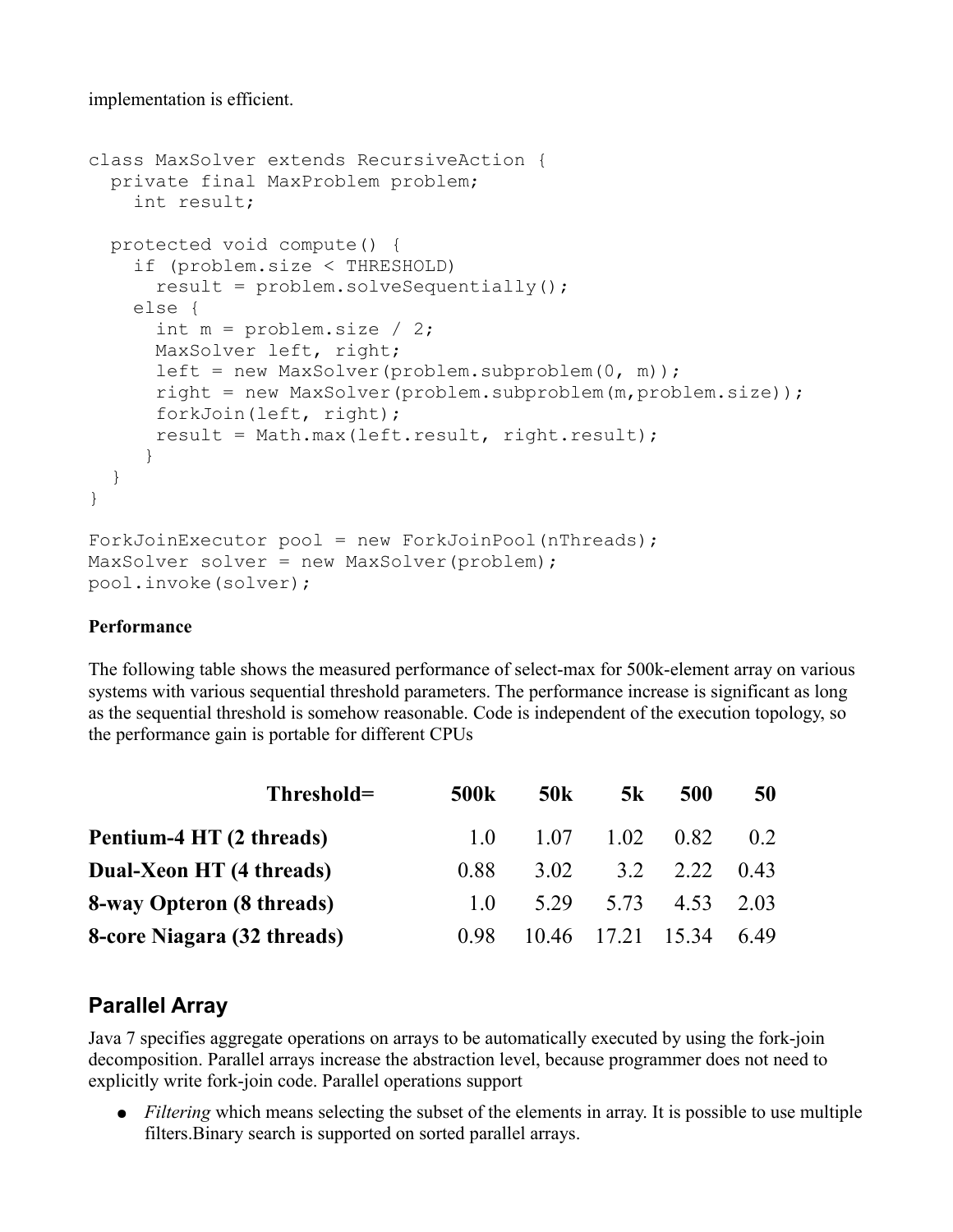- *Mapping* converts selected elements to another form
- *Replacement* is used to create a new parallel array derived from the original one
- *Aggregation* is used to combine all values into a single value like max, min, sum, average (general-purpose reduce method)
- *Application* is used to perform an action for each selected element.

For example, the following example shows how ParallelArray filtering, mapping and aggregation operations are used to query a senior student with the best average grade points.

```
ParallelArray<Student> students = new 
               ParallelArray<Student>(fjPool, data); 
double bestGpa = students.withFilter(isSenior) 
                          .withMapping(selectGpa) 
                          .max();
public class Student { 
    String name; 
    int graduationYear; 
    double gpa; 
} 
static final Ops.Predicate<Student> isSenior = new
Ops.Predicate<Student>() { 
    public boolean op(Student s) { 
        return s.graduationYear == Student.THIS_YEAR; 
    } 
}; 
static final Ops.ObjectToDouble<Student> selectGpa = new
Ops.ObjectToDouble<Student>() { 
    public double op(Student student) { 
        return student.gpa; 
    } 
};
```
#### **Performance**

The following table represents the results of measuring performance for the max\_GPA query in Core 2 Quad system running windows. As expected, the best speedup is achieved when the number of cores equals to the number of threads.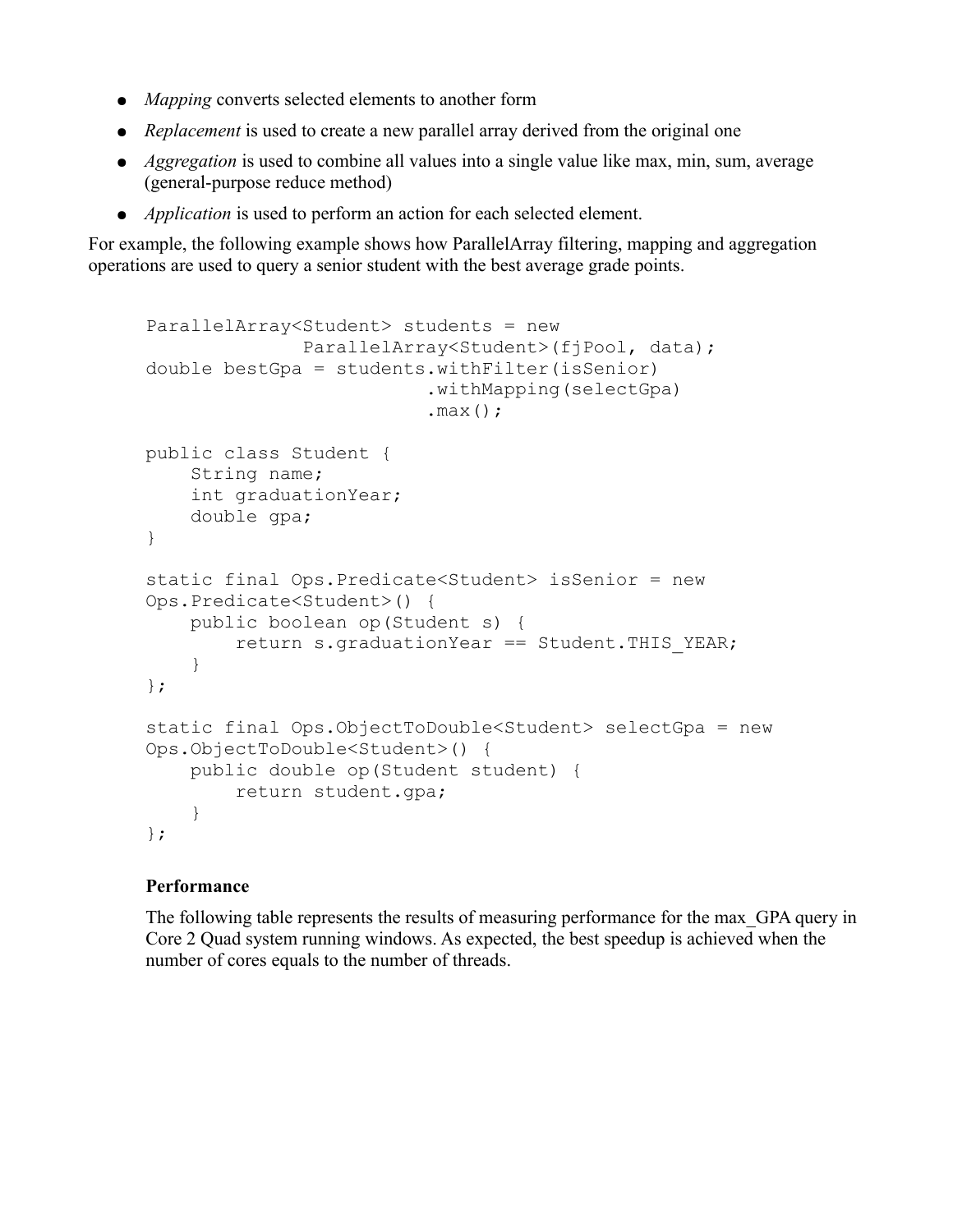#### Table 1. Performance measurement for the max-GPA query (Core 2 Quad system running Windows)

| Threads         |        | 2      | 4      |        |
|-----------------|--------|--------|--------|--------|
| <b>Students</b> |        |        |        |        |
| 1000            | 1.00   | 0.30   | 0.35   | 1.20   |
| 10000           | 2.11   | 2.31   | 1.02   | 1.62   |
| 100000          | 9.99   | 5.28   | 3.63   | 5.53   |
| 1000000         | 39.34  | 24.67  | 20.94  | 35.11  |
| 10000000        | 340.25 | 180.28 | 160.21 | 190.41 |

### *Other topics*

### **Terracotta**

Terracotta is an open source infrastructure software to scale Java application to many computers. It makes a multi-threaded program clustered without additional code. Threads to be executed in cluster machines are specified in .xml file.

To run terracotta application on multiple machines, a terracorra server is installed to hosts and started. Then, on client side, terracotta servers addresses are specified. Terracotta provides a persistent clustered heap between multiple machines.

Terracotta does not include load balancer. To minimize unnecessary data traffic between hosts, it is adviced to use a load balancing scheme that supports sticky sessions.

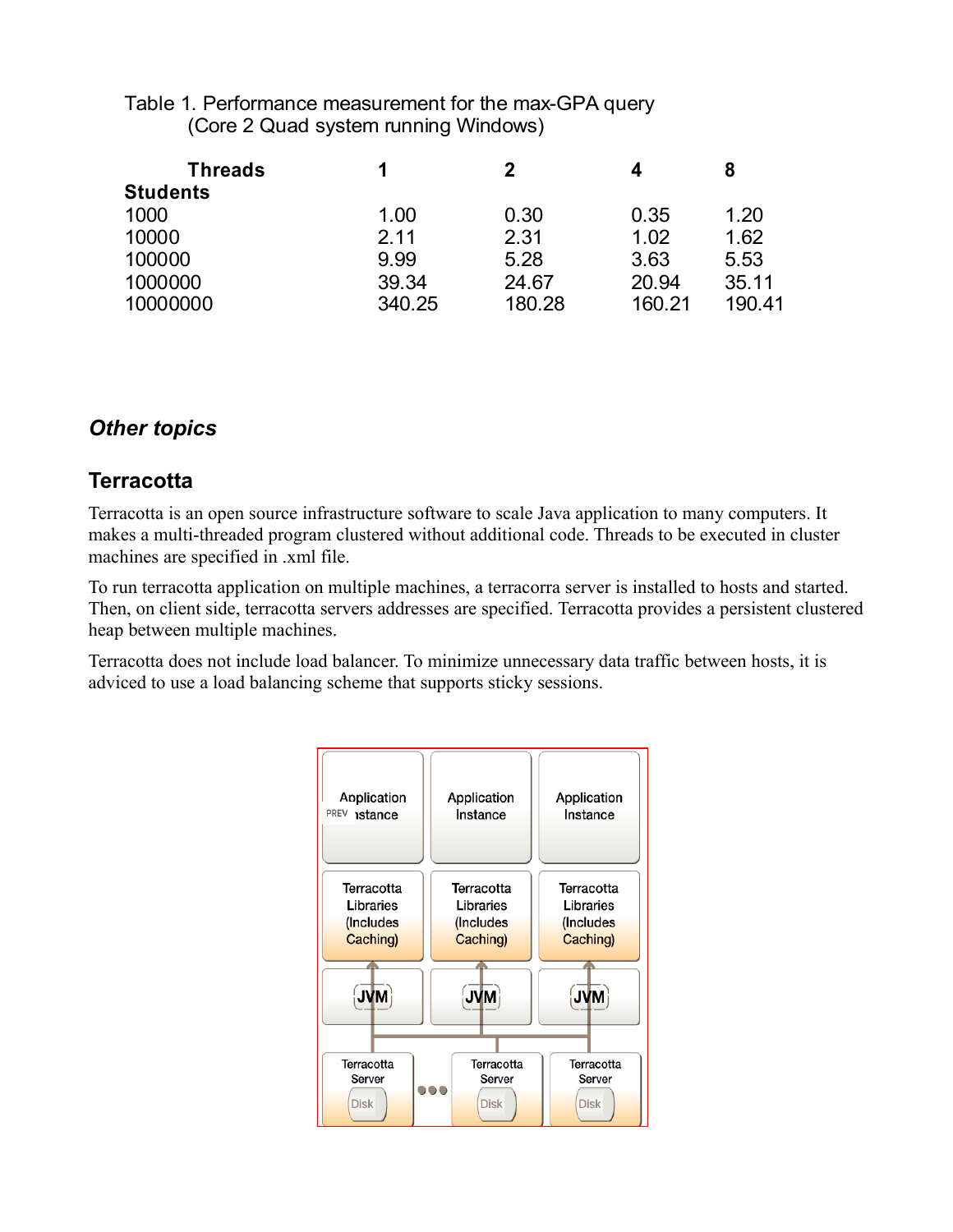### **Stream Programming**

*Pervasive DataRush* is a stream programming solution for Java, targeted for data-intensive applications Computing model is based on dataflow graphs consisting of nodes representing computation tasks, and directed arcs representing interconnect queues. Programmer defines the computation made in nodes, and the flow of data between nodes by wiring node outputs to inputs. Ones composed, the resulting dataflow model can be executed by invoking a run() method for graph. Pervasive DataRush framework takes care of synchronization and thread management.



### **Highly Scalable Lib**

*Highly scalable lib* is a replacement for java.util.\* and java.util.concurrent.\* collectionsproviding better performance and scalability for a huge number of cores. Scalability was tested to be linear up to 768 cores. As an example, it contains:

- *ConcurrentAutotable* which is a auto-resizing table of longs supporting low-contention CAS operation. The intention is to support highly scalable structures (e.g. counter) where uphappen at so high volume that the cache contention for CAS'ing a single word is unacceptable. Updates are done with CAS to no particular table element. Hash function is used to select updated element to spread updates evenly.
- *NonBlockingHashMap* is a lock-free implementation of ConcurrenHashMap
- *NonBlockingSetInt* is a lock free bit vector set.

### **Transactional memory**

*Transactional memory* is a programming paradigm where the sequences of memory operations are grouped as *transactions*, which are either executed completely or have no effect at all. To define transactions, programming language can be added an *atomic* statement:

```
atomic {
     if (inactive.remove(p))
     active.add(p);
}
```